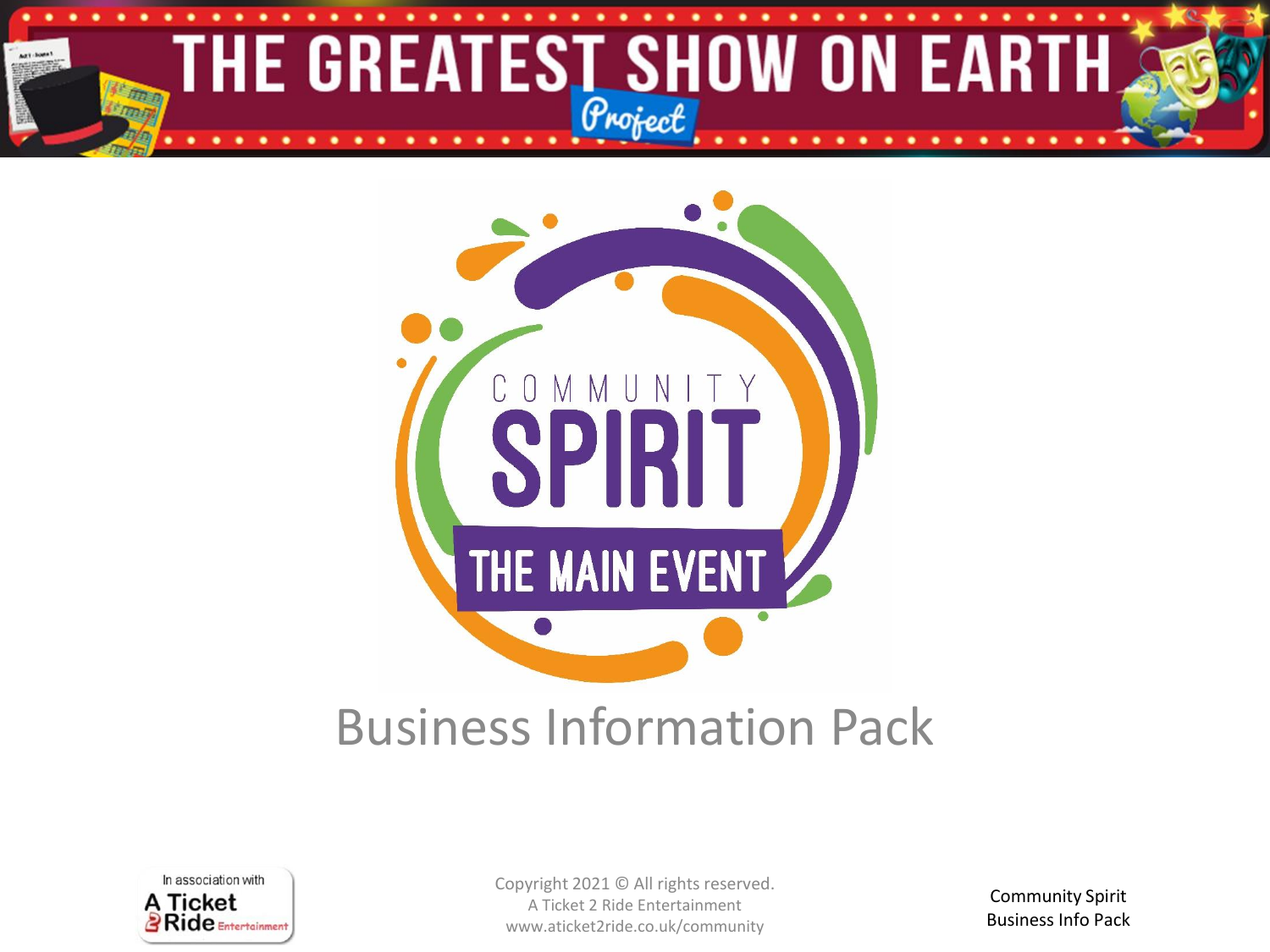

## John A. Cole

Project Creator

John has spent more than 30 year being part of the creative industry. He now runs A Ticket 2 Ride Entertainment Event Support Services here in Somerset.

Through his experiences in theatre and the creative industry he created a project called The New Greatest Show on Earth.





Copyright 2021 © All rights reserved. A Ticket 2 Ride Entertainment www.aticket2ride.co.uk/community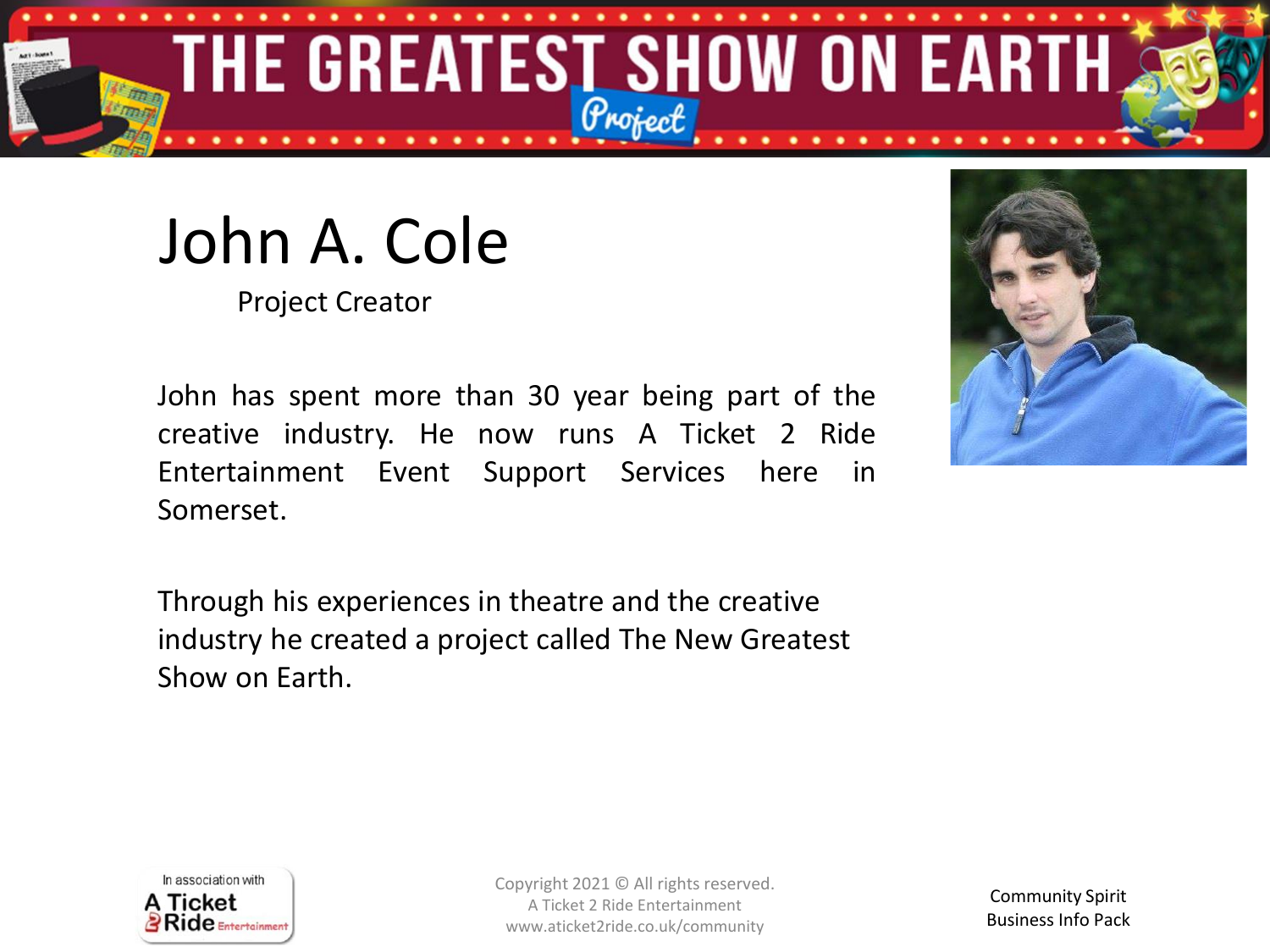### THE GREATEST SHOW ON EARTH 有限的

# Scope of Event

#### Purpose

- To provide a platform for local creators to display their work
- Objective
- To help boost the creative industry post pandemic shutdown
- To support the local community and businesses post pandemic lockdowns

#### Outline

Each creator or business will be given the opportunity to promote their work

#### Deliverables

- Three outcomes:
	- Give individuals attending the event a glimpse of the full range of local talent and alternative small businesses are available to them
	- Creator or business could be recognised through a new contract or commissioning of their work
	- The creators on show will give those wannabe's the confidence to join local groups for their own interests

#### Milestones

As a fundraising event it aims to raise as much money for the 2025 Trust Fund

**Constraints** 

- Low budget event so as much to be organised at local level, local business offering time and resources in exchange for promotions
- All creative work must be socially acceptable and not promote hate against faith, race, sex or sexuality

#### Exclusions

This event excludes the promotion of nation chain businesses





Copyright 2020 © All rights reserved. A Ticket 2 Ride Entertainment www.aticket2ride.co.uk/community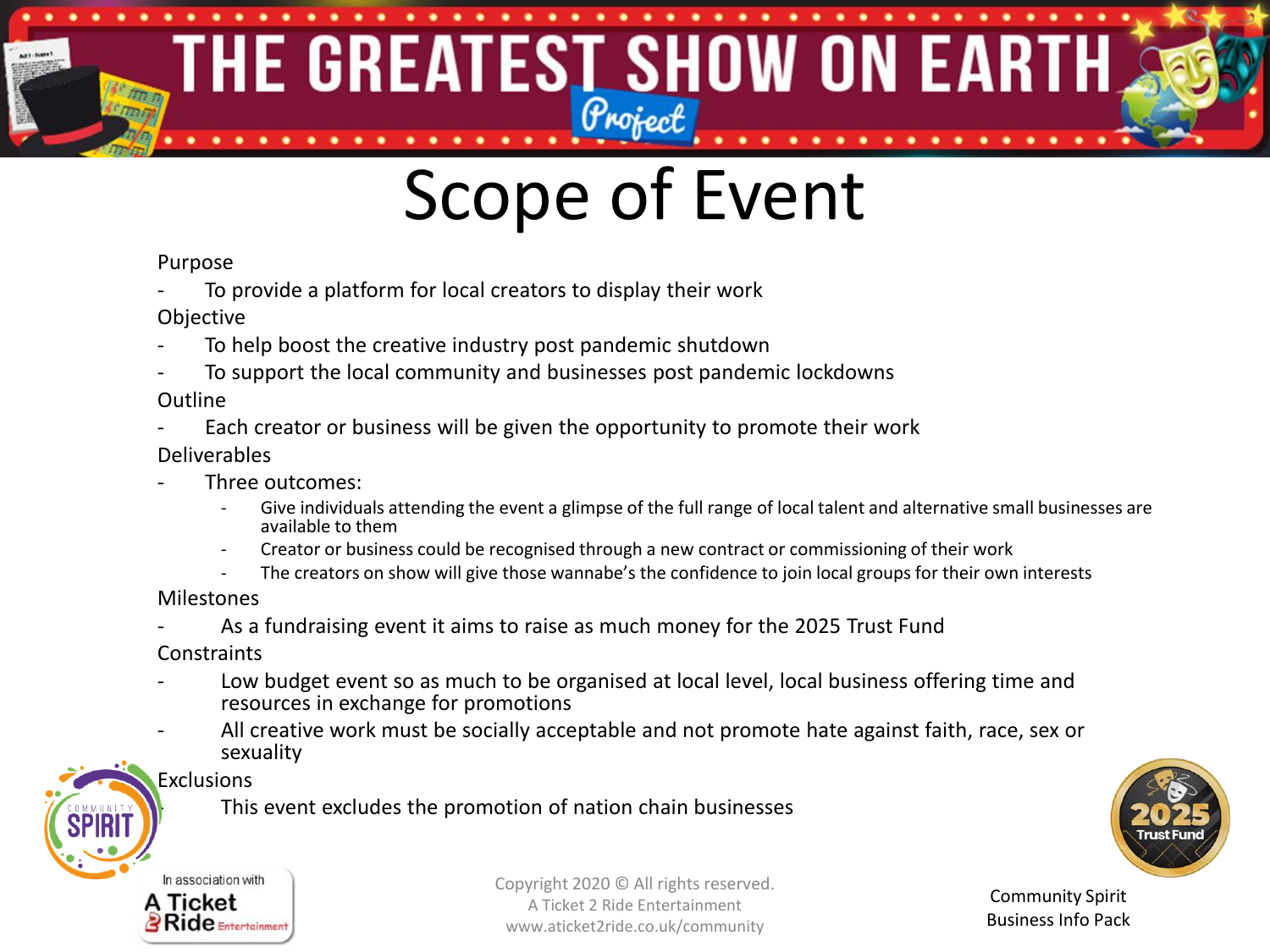

## **What is Community Spirit?**

- **Creating Opportunities**
- Supporting local businesses
- Supporting local organisations

### **Community Spirit the Main Event**

- Fundraiser for the arts
- New and existing small business showcase
- Local organisation showcase
- For community to come together



Copyright 2021 © All rights reserved. A Ticket 2 Ride Entertainment www.aticket2ride.co.uk/community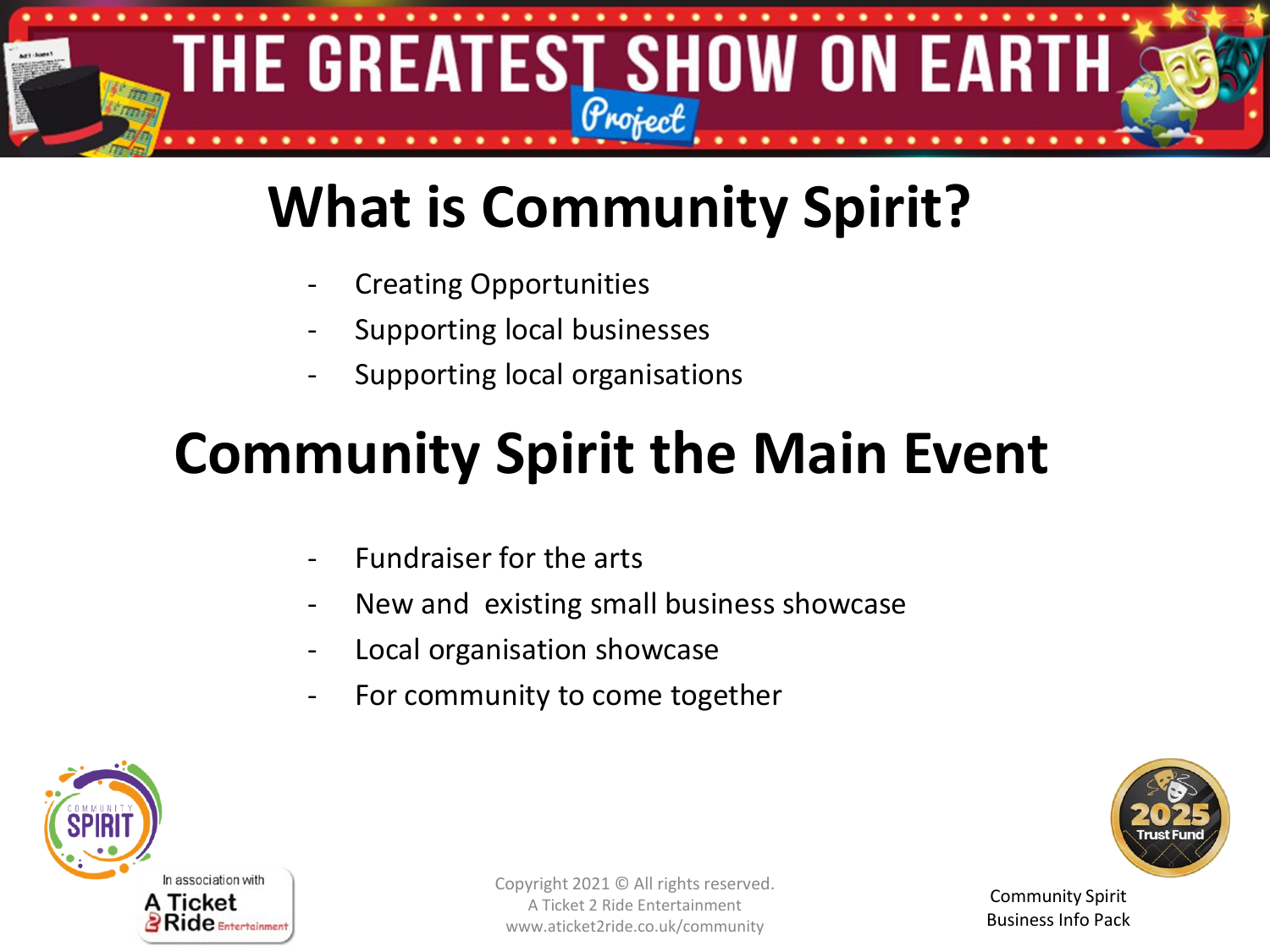

## **How is it funded?**

- Local councils
	- **Businesses**
- **Organisations**
- Personal Donations
- Donation of resources

(Equipment, waver of license fees, time)



Community Spirit Business Info Pack

Copyright 2021 © All rights reserved. A Ticket 2 Ride Entertainment www.aticket2ride.co.uk/community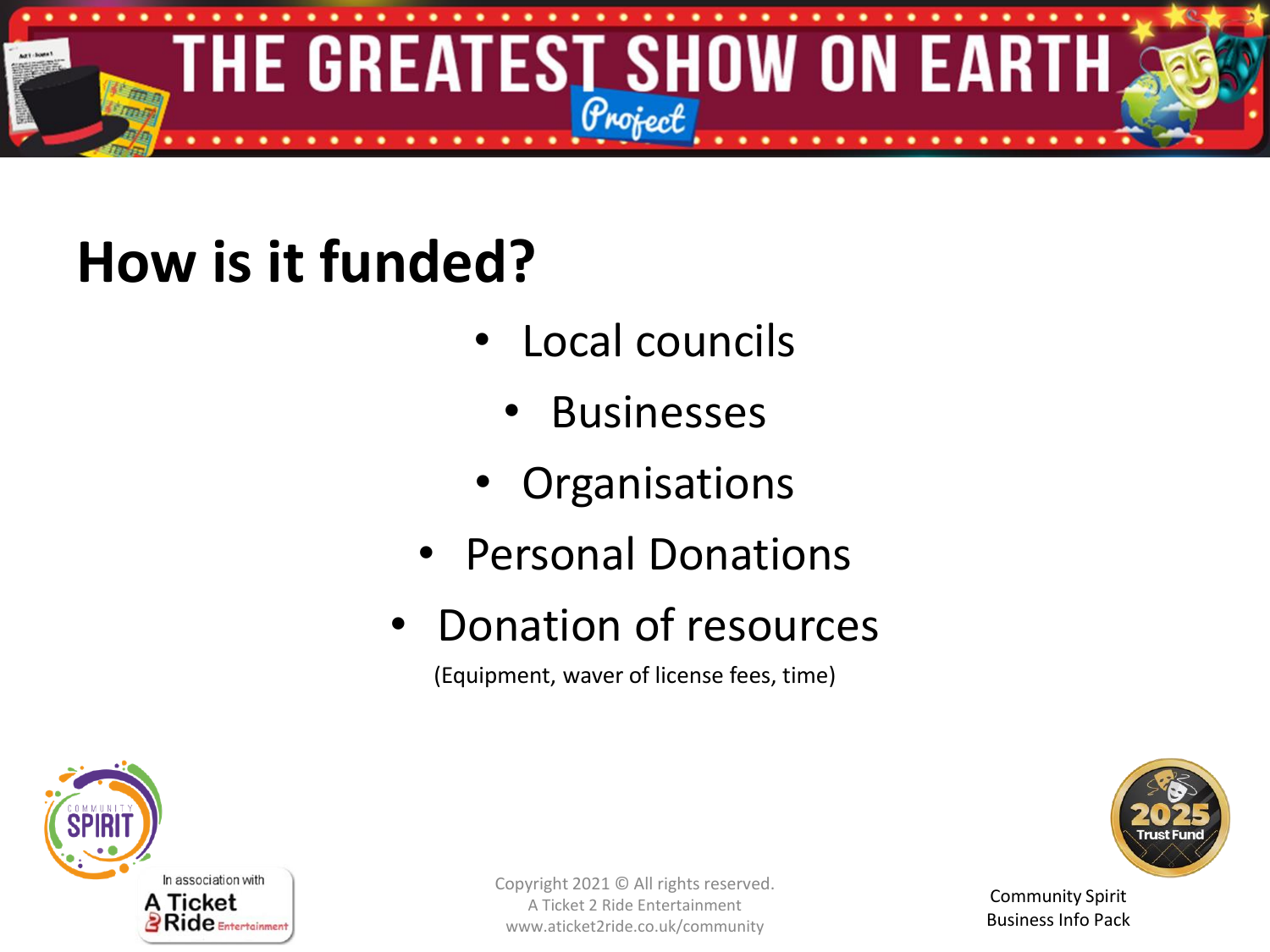

#### **Business and Entrepreneurs**

The Community Spirit has been created first and foremost as a fundraiser for a new Trust Fund for the Creative Industry.

The emphasis on this event is community, therefore local businesses and entrepreneurs are invited to sponsor and partake in the event.

How your business can be part of this event:

- Offer a sponsorship
- Rent a stand to promote your business (included in upper tariffs)
- Have flyers for the event on business premises



Copyright 2021 © All rights reserved. A Ticket 2 Ride Entertainment www.aticket2ride.co.uk/community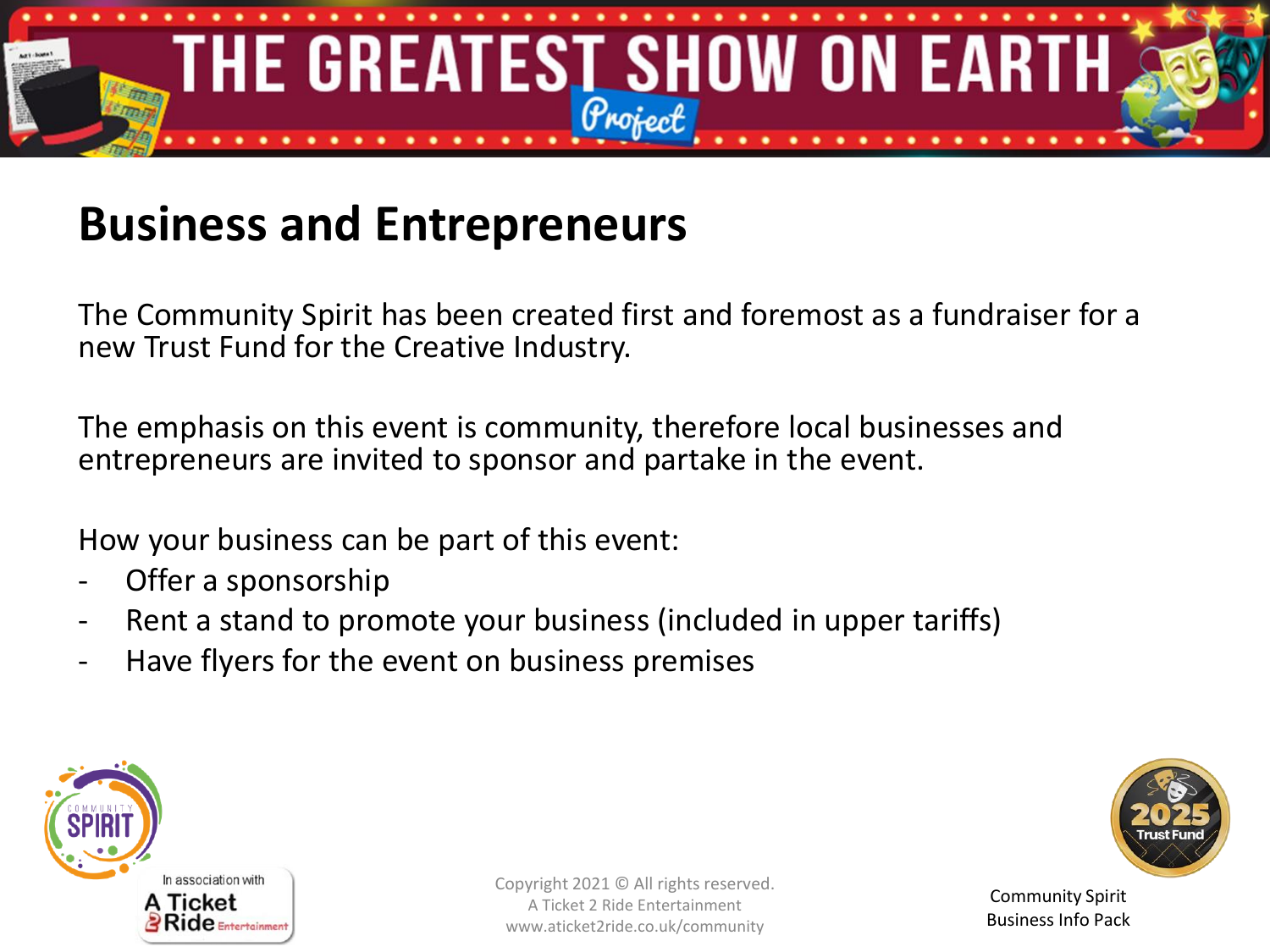

#### **Tariff vs Opportunity**

Each business / Entrepreneur sponsoring the following opportunities are available:

Upto **£99** = Logo on all marketing material **£100** to **£149** = the above, plus leaflet hand out **£150** to **£249** = all the above, plus a stand to promote business **£250+** = all the above, plus mentions from the stage during the day

Sponsorship of specific resources is also available. The value of the resource would be matched up with the relevant tier from this tariff – where possible the business logo will be published on the resources as an acknowledgment.

To offer a sponsor please email: **info@aticket2ride.co.uk**

**N.B. Tariffs reviewed regularly as businesses offer sponsorship – these amounts may go down before the event.** 



Copyright 2021 © All rights reserved. A Ticket 2 Ride Entertainment www.aticket2ride.co.uk/community

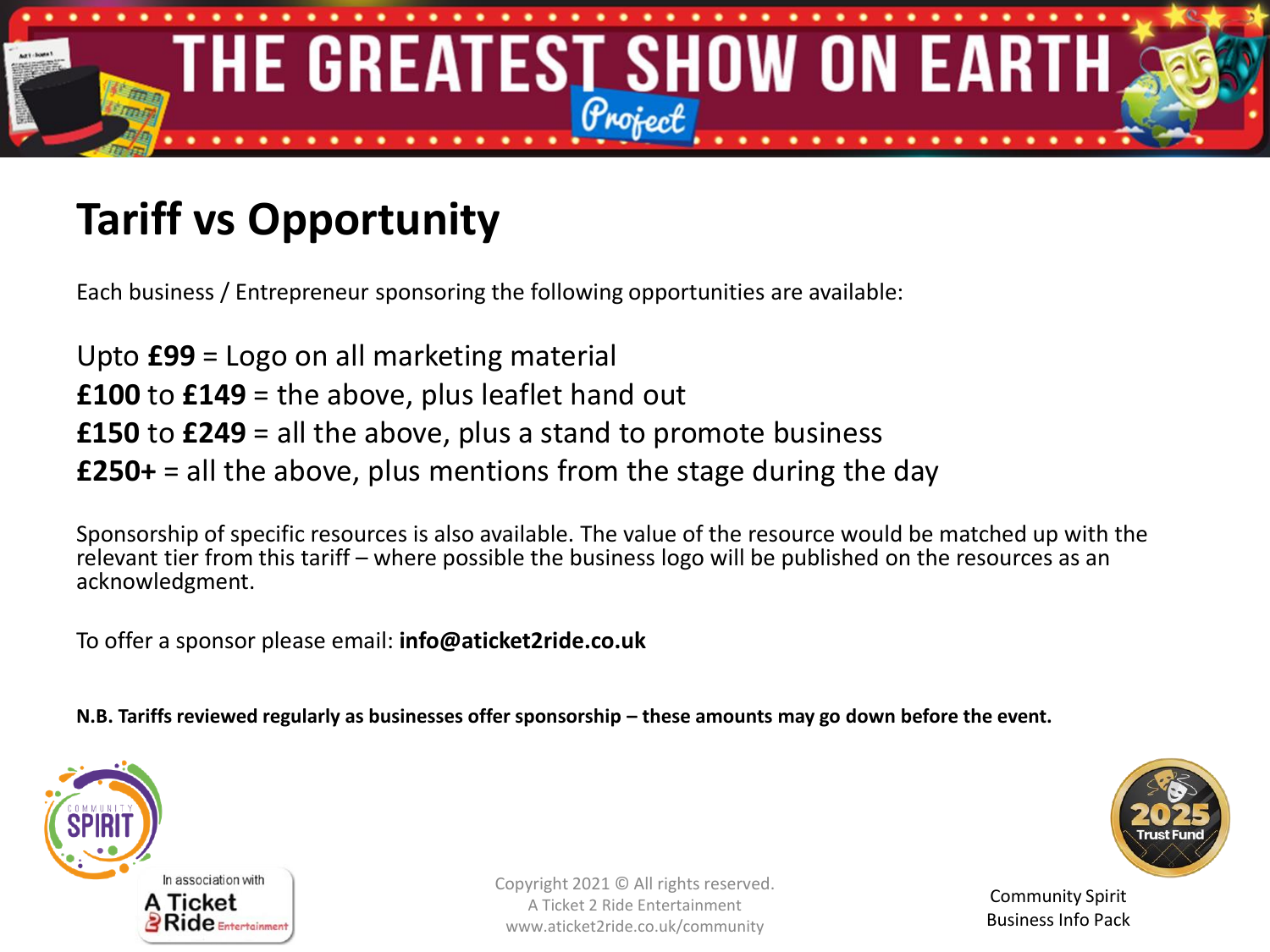

## **What you can do from your stand:**

- Can sell creative work
- Sell for business (\*T&C Apply)
- Can book clients and customers for post event
- Can accept contract for work post event

\*(at least 10% from total on the day sales must be donated to the event's charity)

N.B. Without sponsorship stands for businesses cost £100.



Copyright 2021 © All rights reserved. A Ticket 2 Ride Entertainment www.aticket2ride.co.uk/community

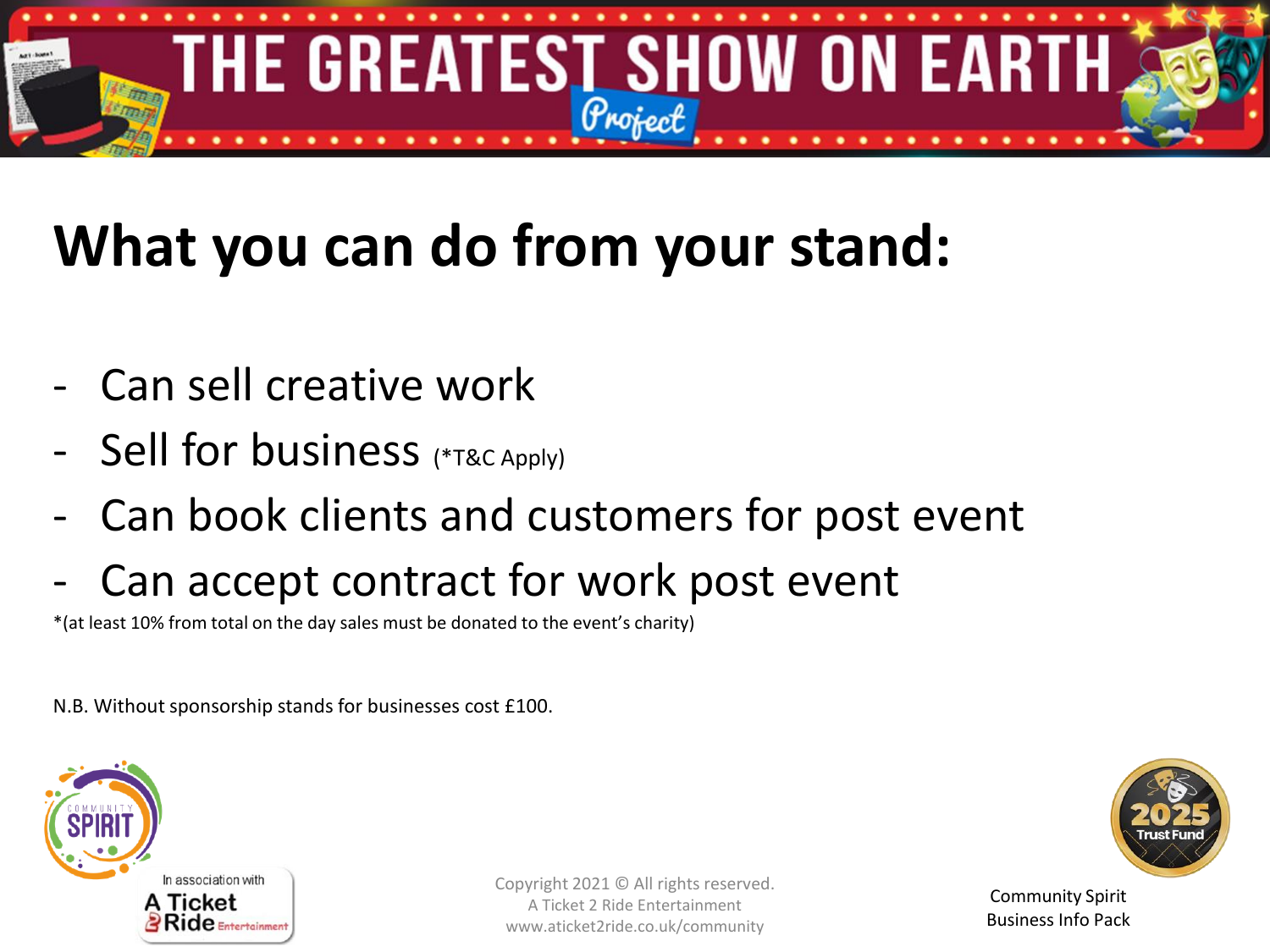

### **What do I need to do to take part?**

Right now you can:

- 1) Support local businesses as lockdown measures ease
- 2) If you'd like to take part in the main event, keep working on your craft
- 3) If you would like to volunteer to support the event you can register your interest in our volunteer portal. (www.aticket2ride.co.uk/joinus)
- 4) Talk to everyone you meet about the event
	- Keep an eye on our website for more details





Copyright 2021 © All rights reserved. A Ticket 2 Ride Entertainment www.aticket2ride.co.uk/community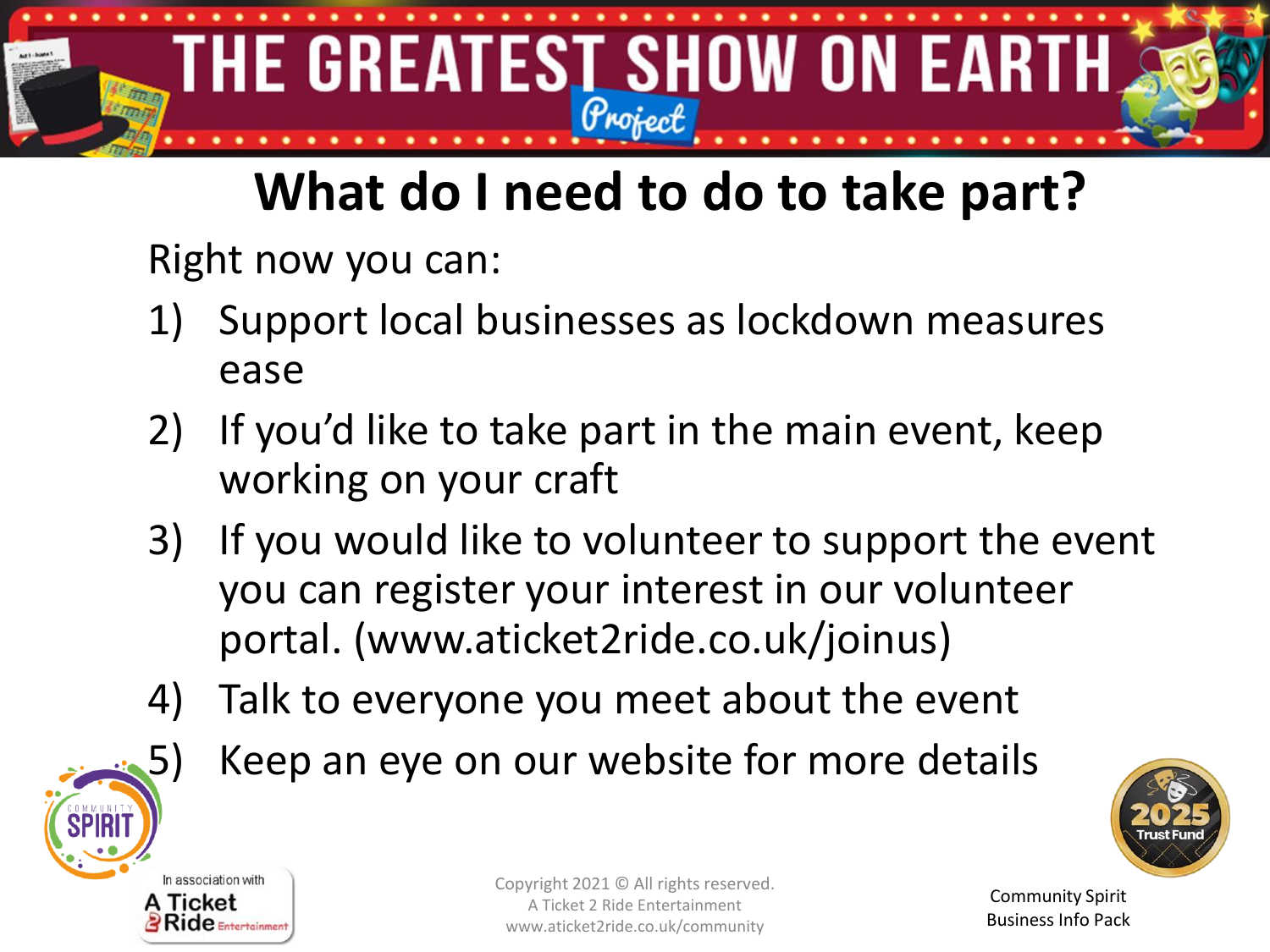



The 2025 Trust Fund is the independent national fund for the arts and creative industry set up by The New Greatest Show on Earth Project.

It serves the 5 pillars of the creative arts through a local grant scheme from local theatres.



#### **Donate: www.aticket2ride.co.uk/donate**

Copyright 2021 © All rights reserved. A Ticket 2 Ride Entertainment www.aticket2ride.co.uk/community